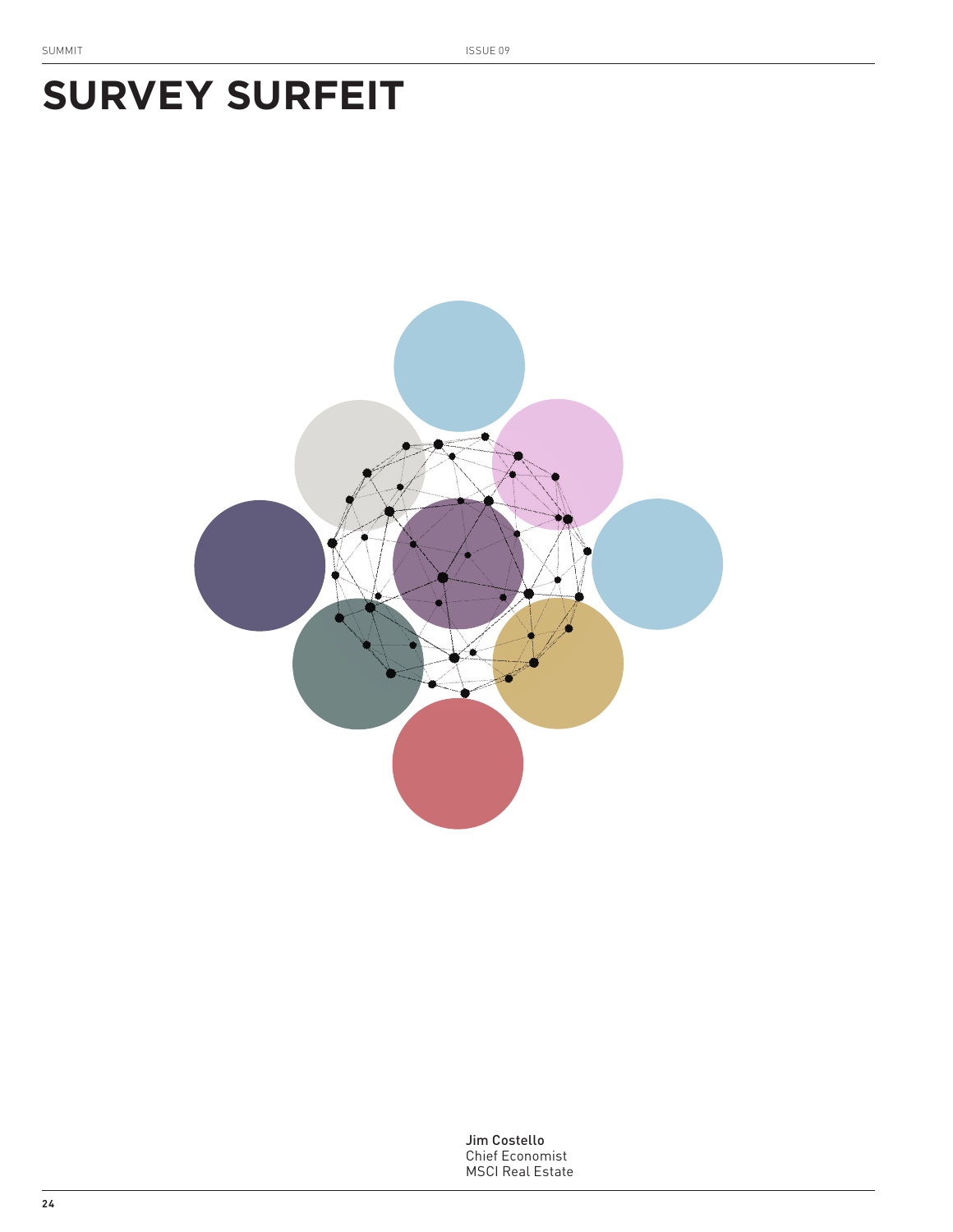Be careful about advice you hear from surveys it will not always play out as expected.

People do not always make decisions in a straightforward manner. In a survey they may tell you that they want to go to the gym and lose weight so that they can look like George Clooney or Brad Pitt, but then there is that donut in front of them in the here-andnow beckoning to be inhaled.

In other words, be careful about advice you hear from surveys—it will not always play out as expected.

No need to worry. I am not going to try to lecture you about response rates and arcane issues around sample sizes and probability distributions. All surveys are not the same, however, in the sense that the types of data collected and the conclusions that one can draw from them vary.

Surveys are often used to get at data points on where prices are today. The broadest index of prices in the economy comes from Consumer Price Indexes where government workers go out in the field to conduct surveys of a wide basket of goods, such as the price of pickles in Poughkeepsie or candle costs in Cleveland and a myriad of other items consumers use. These data points are rolled up to create an index that guides much thought about the credit markets globally, but at the base, these things start with a messy collection of survey responses.

Closer to home for real estate investors, surveys of market data can provide clarity as well. Before Real Capital Analytics started publishing deal-level information in 2000, investors had to rely on surveys of brokerage professionals to see how prototypical assets might price under current conditions. This approach is still valid to get a general sense of the market, but it cannot be applied to your individual building.

Surveys of current conditions have utility in that they make a simple statement about where conditions are at the moment. Stepping forward to expressions of intentions and expectations becomes a trickier business.

Commercial real estate markets have numerous friction points that make them predictable even without fancy econometrics over the short run. Take supply issues, for instance. If surveys show that there are no construction cranes in your city, in the near term there will be little new supply to worry about simply because of the friction of supply timelines: construction is a long process. Surveys around price expectations over the short run tend to lead the RCA CPPI as well, because it can take months for deals to close, and participants have a sense of where the chips will fall in the near future. That said, there have been some misses.

#### EXHIBIT 1: RICS SURVEY OF SHORT-TERM PRICE EXPECTATIONS GENERALLY LEADS THE RCA CPPA . . . GENERALLY.

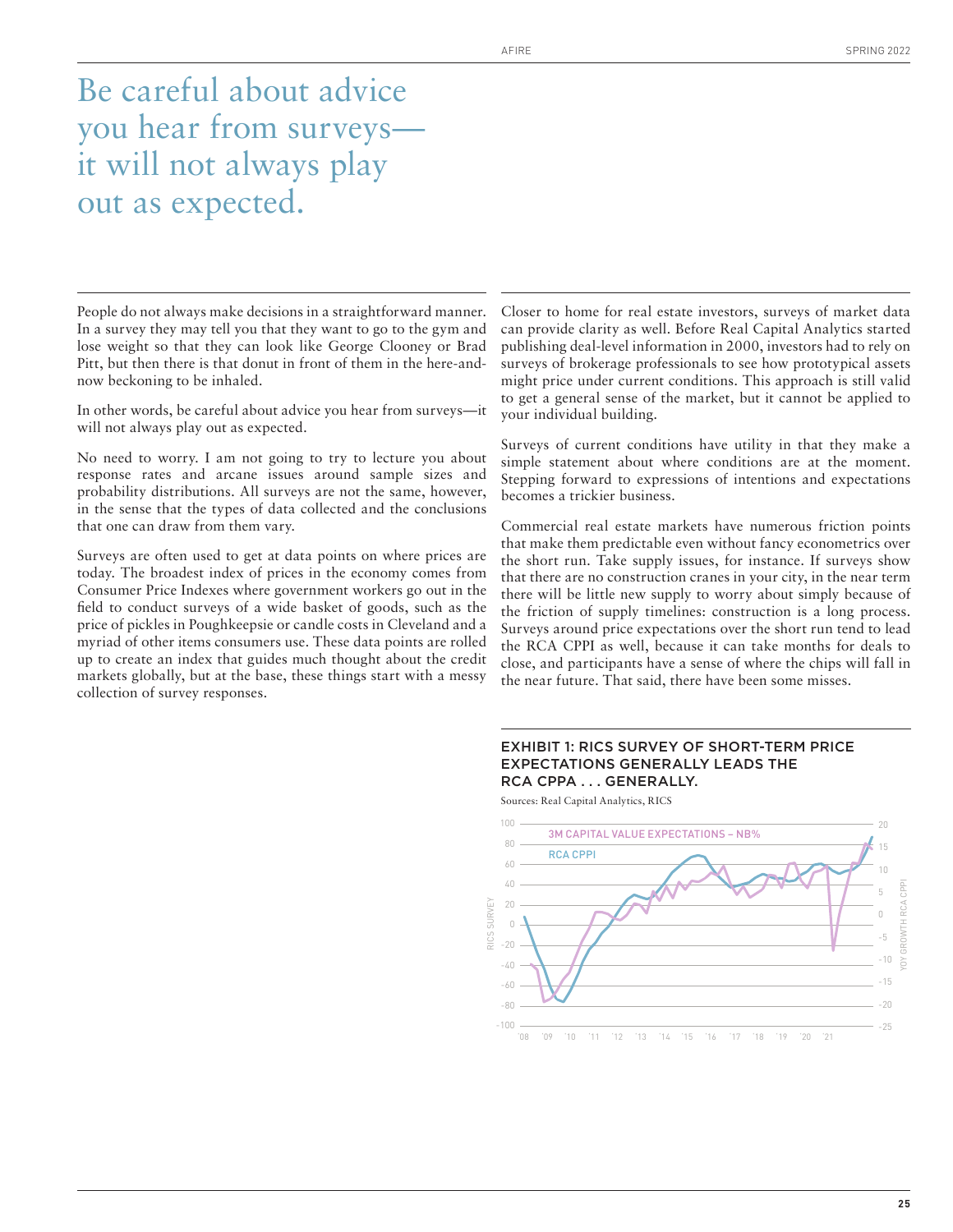The Royal Institute of Chartered Surveyors (RICS) has conducted the Global Commercial Property Monitor opinion survey over many years to provide forward-looking views on market conditions. Studies have shown that changes in this survey generally lead changes in market pricing trends.<sup>1</sup> *Exhibit 1* shows the trend for the US industrial market with the expectations for changes in capital values over the subsequent three months versus the RCA CPPI. The survey clearly led the bottom of the market cycle in the aftermath of the GFC and the run up in the subsequent years.

The COVID-19 pandemic, however, seems to have caught many investors off guard. The prospect of large swaths of the economy shutting down led to fears that even the now-superheated industrial sector would experience price declines. It seems that nobody anticipated the massive fiscal and monetary responses that put a floor under price changes in 2020. With that support in place, investor expectations turned around, with prices subsequently off to the races.

The mass-emigration of millennials from large cities in the aftermath of the COVID-19 pandemic also caught many investors off guard.<sup>2</sup> I am not going to name and shame here, but some investment managers were out raising funds over the previous ten years with the thesis that millennials wanted to live in cities moving forward and therefore it made sense to pay higher prices for urban housing assets. This thesis was flawed because it relied on short-term desires expressed in surveys and ignored longerterm demographic issues that drive household tenure choice (i.e., rent vs. buy).

The thesis that millennials were somehow different than previous generations and that they wanted to live in cities forever seemed compelling to many. Surveys conducted in the aftermath of the GFC showed that the millennial generation preferred urban living.<sup>3</sup> But the preferences people exhibit tend to change as they age. The preferences of people in their late 20's and early 30's interact well with the incentives offered in urban locations. But for people settling down and having children into their midto late 30's and early 40's, the incentives offered in suburban locales and smaller cities can often work better.

To understand where these office workers will end up in the future, do not trust surveys of the hereand-now. Look instead to the mix of risks and rewards workers will face moving forward to determine how they will act.

Surveys of expectations over the short term have some explanatory power, but investors in commercial real estate need to understand the forces driving preferences over a longer horizon. Investing in a commercial property is a long-term commitment. When underwriting a commercial real estate investment, it is important to have a structural view of the forces that drive the performance and how those forces will evolve throughout the holding period of an investment. One observation point from a survey of short-term expectations cannot paint a suitable long-term structural view of the patterns of performance.

And yet, while some investors were burned by a thesis tied to the short-term preferences revealed in surveys, many are once again responding to short-term fears over survey responses around office use. In the here-and-now, surveys are suggesting that some office workers are hesitant to return to the office. Following 9/11, similar fears were seen for office workers in the trophy towers in Manhattan and Chicago, but as the risks faded, expectations returned to where they were before the attacks.<sup>4</sup> Investors running away from office tower investments because of short-term fears lost out on the subsequent run up in prices in the CBD offices.

Intentions are not always realized as actions. To understand future actions, one should look to economics. (What else do you expect the economist to say?) Seriously though, people respond to economic incentives. You want me to work in Dubai? You will need to offer up quite a lot to incentivize me to pick up and move there. Rank-and-file office workers are hesitant to return to the office today because there are still perceived risks, and the rewards have not stepped up enough to incentivize every worker to return.

To understand where these office workers will end up in the future, do not trust surveys of the here-and-now. Look instead to the mix of risks and rewards workers will face moving forward to determine how they will act. Surveys alone are not a problem; these can be useful tools that can guide investors. Like any tool though, they can be misused.

Sure, one could drive a nail with a socket wrench, but a hammer works much better.